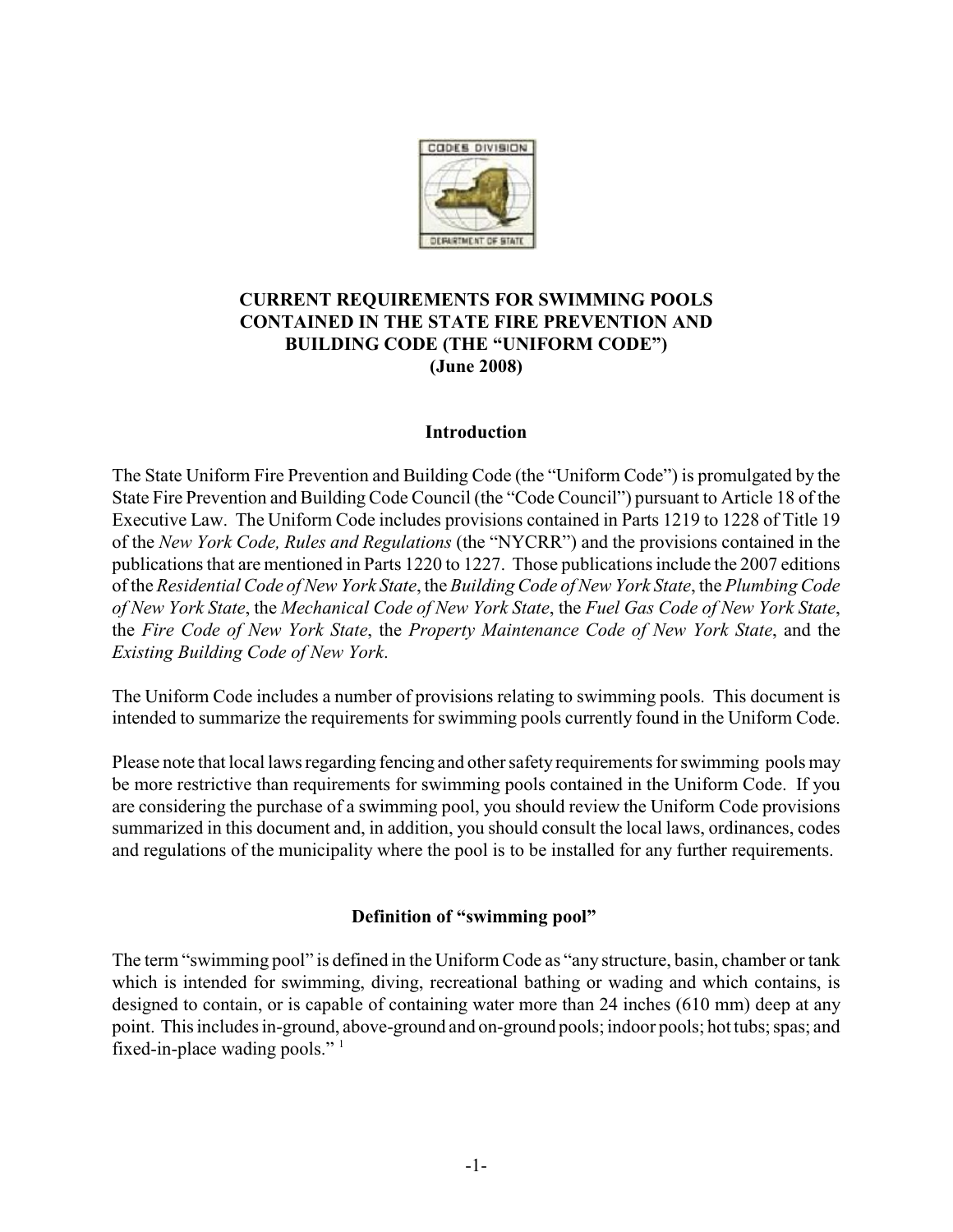NOTE: A pool which is *capable* of containing more that 24 inches of water is a "swimming pool" (and is subject to all applicable Uniform Code provisions relating to "swimming pools") even if the pool is filled to a depth of less than 24 inches.

## **Barrier Requirements**: **Outdoor Residential Swimming Pools**

An outdoor residential swimming pool must be provided with a barrier which completely surrounds the swimming pool and obstructs access to the swimming pool. The barrier may consist of a fence, a wall, a building wall, or any combination thereof.<sup>2</sup> The barrier must be at least 4 feet (48 inches) high, and must satisfy certain specified requirements (which are discussed in more detail below).

Access gates must satisfy the requirements applicable to barriers, as well as certain additional requirements (which are discussed in more detail below). In addition, access gates must be securely locked with a key, combination or other child-proof lock sufficient to prevent access to the swimming pool through such gate when the swimming pool is not in use or supervised.

- NOTE: In general, the barrier requirements discussed in this document apply to all swimming pools, without regard to the date of construction or installation of the pool.<sup>3</sup>
- NOTE: As mentioned above, the definition of "swimming pool" includes hot tubs and spas. However, a hot tub or spa with a safety cover that complies with reference standard ASTM F 1346, entitled *Standard Performance Specification for Safety Covers and Labeling Requirements for All Covers for Swimming Pools, Spas and Hot Tubs*, is exempt from the barrier requirements discussed here.
- NOTE: The principal purpose of the Uniform Code's barrier requirements is to make swimming pools inaccessible to children. The specific requirements discussed below are intended to prevent a child from crawling under the barrier, fitting through the barrier, or climbing over the barrier. The requirements for access gates are intended to prevent a child from opening an access gate.

Barriers provided for outdoor residential swimming pools must satisfy the following requirements:

- The barrier must completely surround the swimming pool and must obstruct access to the swimming pool.
- The barrier must be at least 4 feet (48 inches) high.
- The space between the bottom of the barrier and the ground cannot exceed 2 inches.
- In the case of an above-ground pool, the barrier may be at ground level or mounted on top of the pool structure; however, if the barrier is mounted on top of the pool structure, the space between the top of the pool structure and the bottom of the barrier cannot exceed 4 inches. *See Figure 3109.4.1 on Page 3.*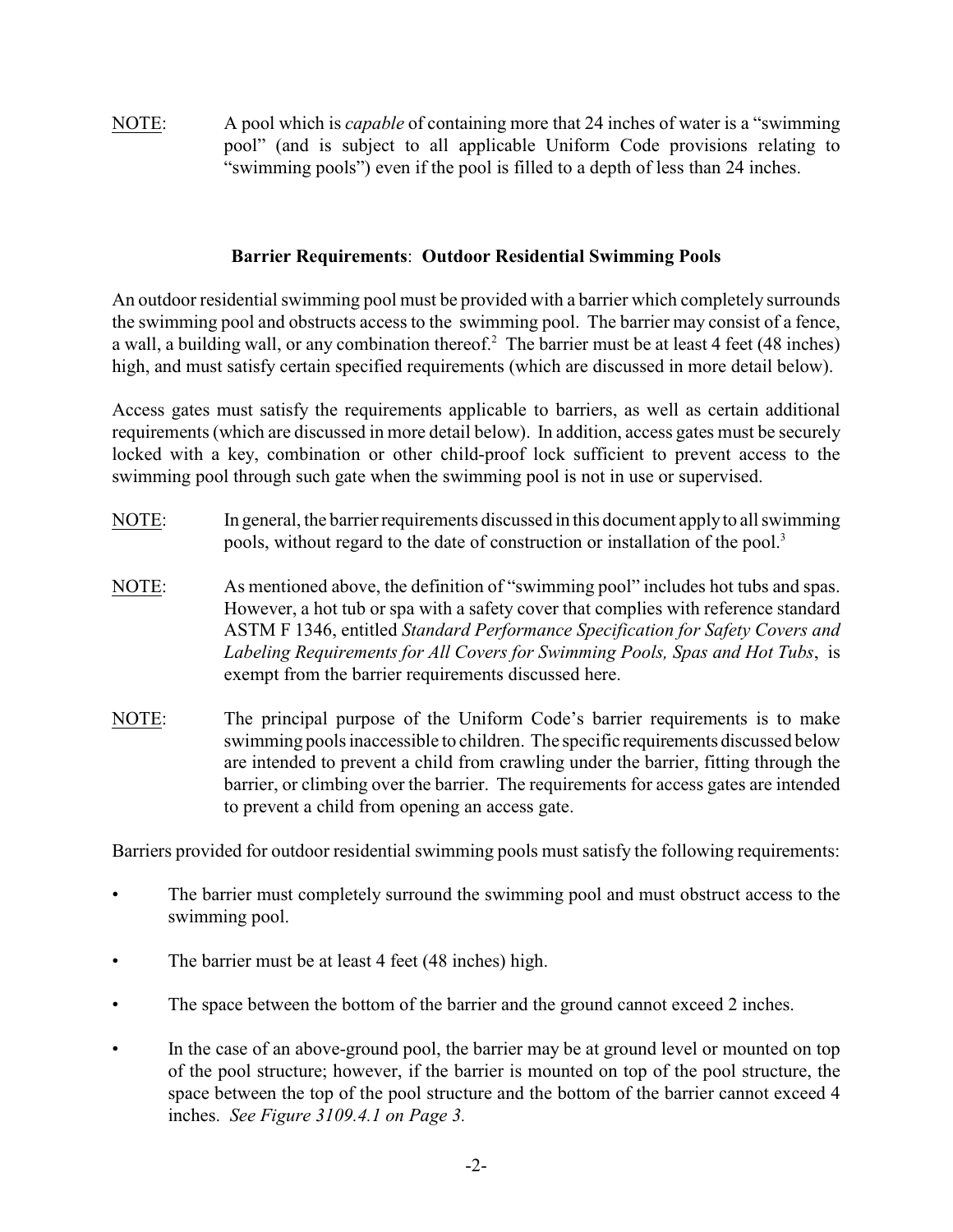• Any opening in the barrier must be small enough to prevent the passage of a 4-inch-diameter sphere through the opening. *See Figure 3109.4.1.1 on Page 3.*



*The Figures on this page appear with the permission of the International Code Council. These Figures may not be reproduced without the express written consent of the International Code Council.*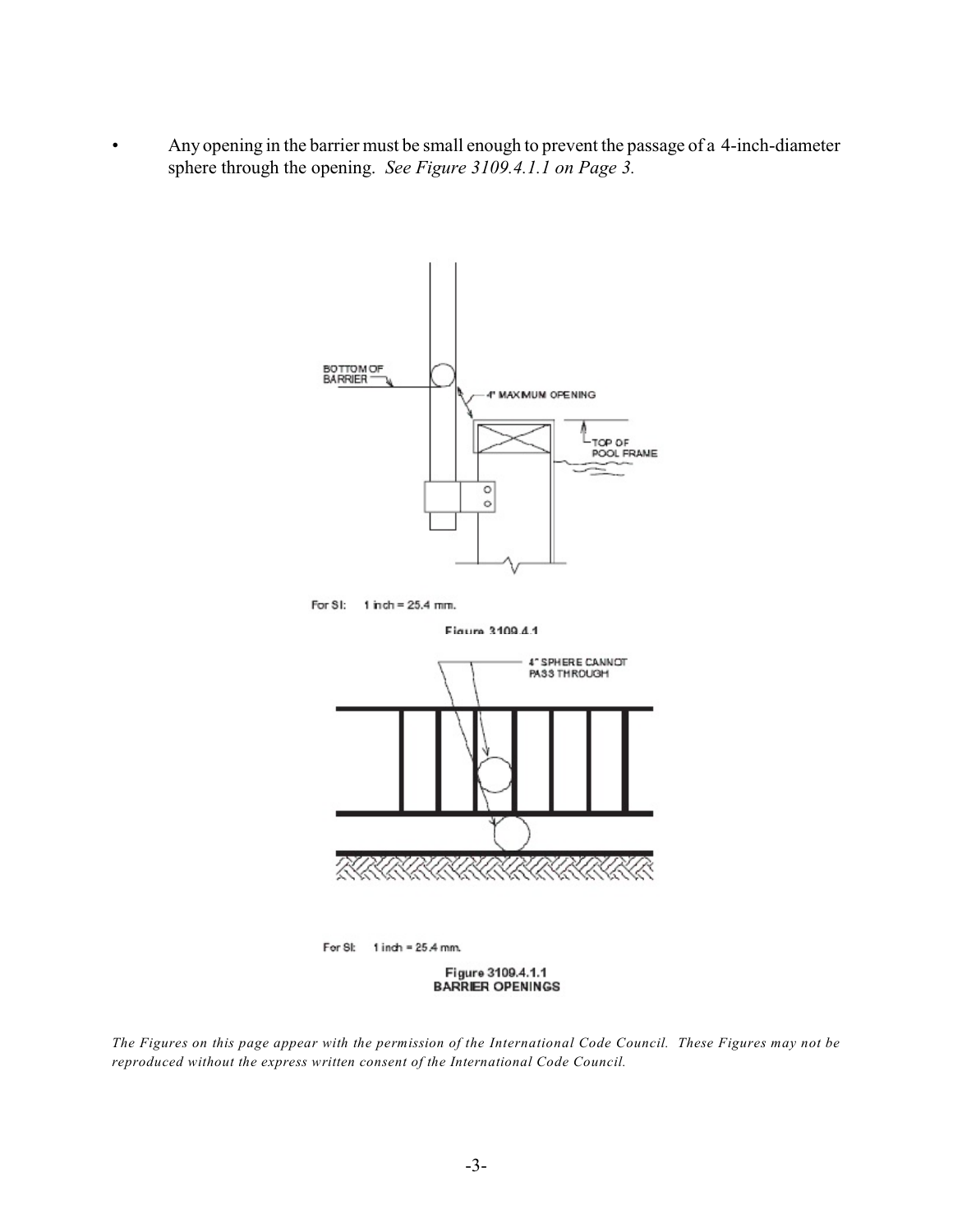- A barrier that does not have openings, such as a masonry or stone wall, cannot contain indentations or protrusions (except for normal construction tolerances and tooled masonry joints).
- Where the barrier is composed of horizontal and vertical members and the distance between the tops of the horizontal members is less than 45 inches:
	- the horizontal members must be located on the swimming pool side of the fence;
	- the spacing between vertical members cannot exceed 1.75 inches; and
	- spacing within any decorative cutouts in vertical members cannot exceed 1.75 inches. *See Figure 3109.4.1.3 below.*
- Where the barrier is composed of horizontal and vertical members and the distance between the tops of the horizontal members is 45 inches or more:
	- spacing between vertical members cannot exceed 4 inches; and
	- spacing within any decorative cutouts in vertical members cannot exceed 1.75 inches. *See Figure 3109.4.1.3 below.*



*The Figure on this page appears with the permission of the International Code Council. This Figure may not be reproduced without the express written consent of the International Code Council.*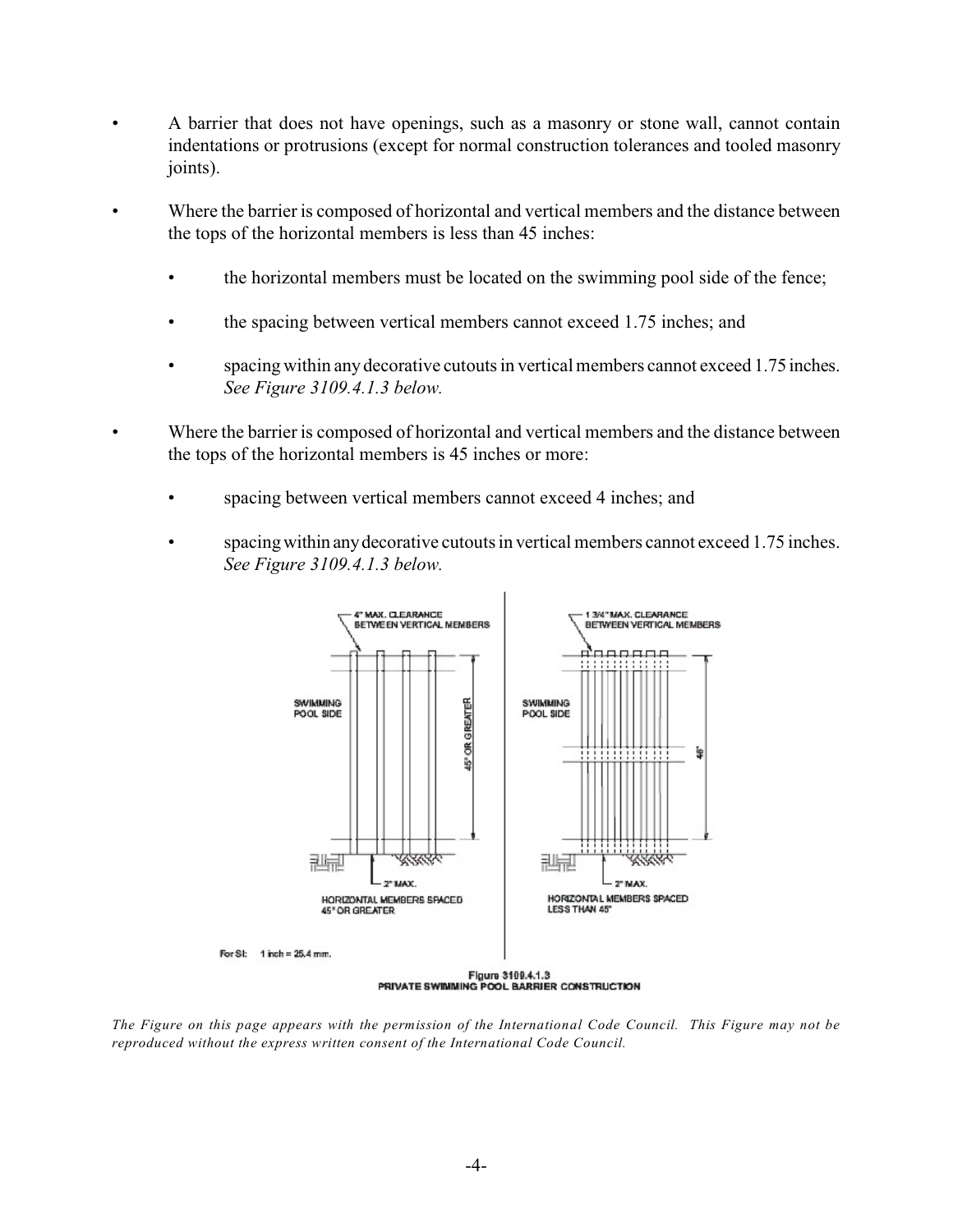If a chain link fence is used as the barrier, the mesh size cannot exceed 2.25-inch square unless the fence is provided with slats fastened at the top or the bottom which reduce the openings to not more than 1.75 inches. *See Figure 3109.4.1.6, right.* (*The Figure on this page appears with the permission of the International Code Council. This Figure may not be reproduced without the express written consent of the International Code Council.)* 



- Where the barrier is composed of diagonal members, such as a lattice fence, the opening formed by the diagonal members cannot exceed 1.75 inches.
- Access gates must satisfy the requirements stated above, and with the following additional requirements:
	- All gates must be self-closing.
		- In addition, if the gate is a pedestrian access gate, the gate must open outward, away from the pool.
	- All gates shall be self-latching, with the latch handle located within the enclosure (i.e, on the pool side of the enclosure) and at least 40 inches (1016 mm) above grade.
		- In addition, if the latch handle is located less than 54 inches (1372 mm) from the bottom of the gate, the latch handle shall be located at least 3 inches (76 mm) below the top of the gate, and neither the gate nor the barrier shall have any opening greater than 0.5 inch (12.7 mm) within 18 inches (457 mm) of the latch handle.
	- All gates shall be securely locked with a key, combination or other child proof lock sufficient to prevent access to the swimming pool through such gate when the swimming pool is not in use or supervised.
- A building wall can form part of the required barrier. However, where a wall of a dwelling serves as part of the barrier, at least one of the following requirements must be satisfied:
	- the pool must be equipped with a powered safety cover in compliance with reference standard ASTM F1346, entitled *Standard Performance Specification for Safety Covers and Labeling Requirements for All Covers for Swimming Pools, Spas and Hot Tubs*; or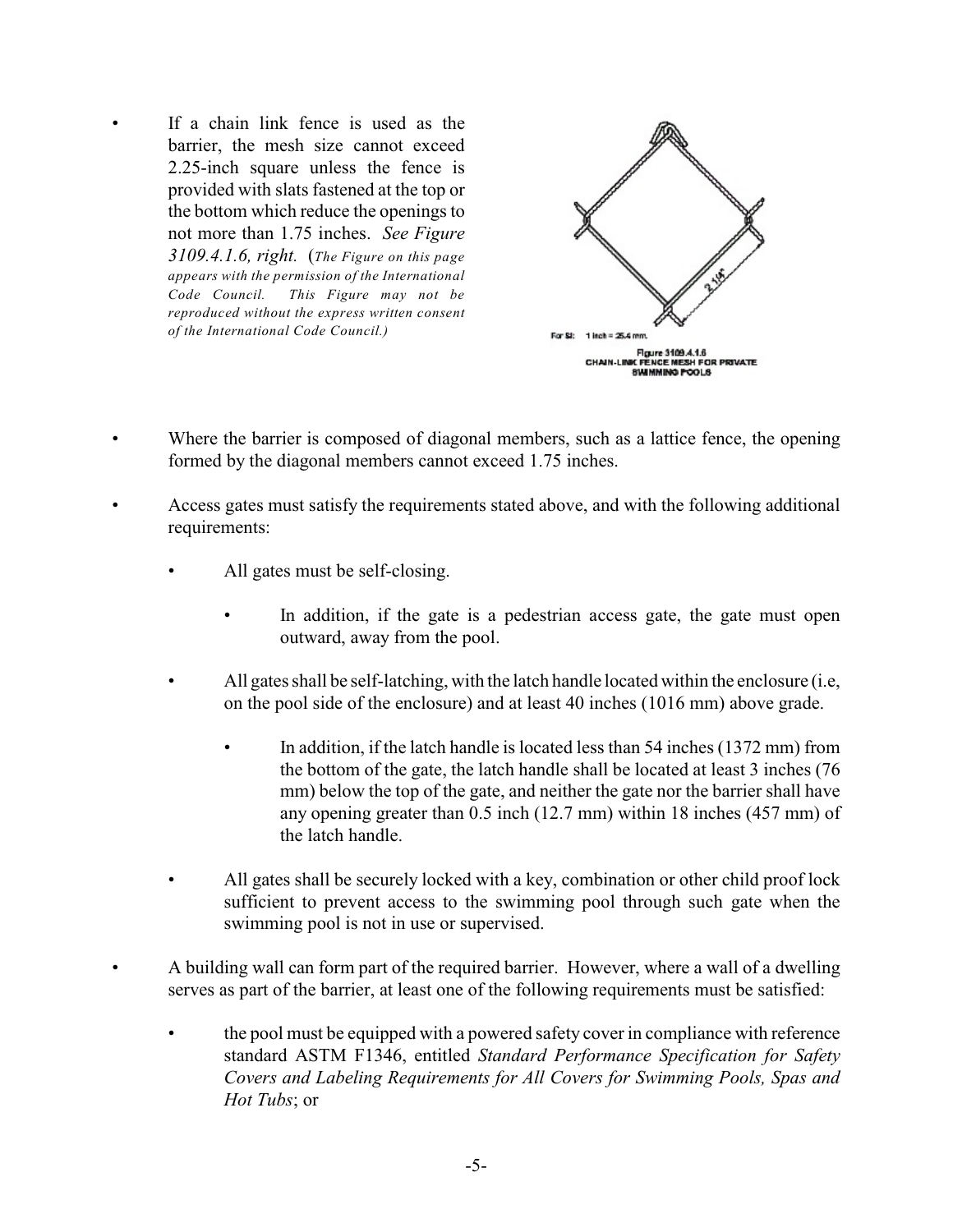- all doors with direct access to the pool through that wall must be equipped with an alarm which (1) produces an audible warning when the door and its screen, if present, are opened, (2) sounds continuously for a minimum of 30 seconds *immediately* after the door is opened, (3) is capable of being heard throughout the house during normal household activities, (4) automatically resets under all conditions, and (5) is equipped with a manual means, such as touchpad or switch, to deactivate the alarm temporarily for a single opening (such deactivation cannot last for more than 15 seconds, and the deactivation switch[es] must be located at least 54 inches above the threshold of the door); or
- other means of protection, such as self-closing doors with self-latching devices, which are approved by the governing body and which afford a degree of protection not less than the protection afforded by the powered safety cover and door alarm described above, must be provided.
- In the case of an above-ground pool, the pool structure itself can serve as a part of the required barrier, provided that the pool structure is sufficiently rigid to obstruct access to the pool. However, where an above-ground pool structure is used as a barrier or where the barrier is mounted on top of the pool structure, and the means of access is a ladder or steps, then:
	- the ladder or steps shall be capable of being secured, locked or removed to prevent access, or the ladder or steps shall be surrounded by a barrier which meets the requirements of Items 1 through 9 above; and
	- when the ladder or steps are secured, locked or removed, any opening created shall not allow the passage of a 4-inch-diameter sphere.
	- Barriers shall be located so as to prohibit permanent structures, equipment or similar objects from being used to climb the barriers.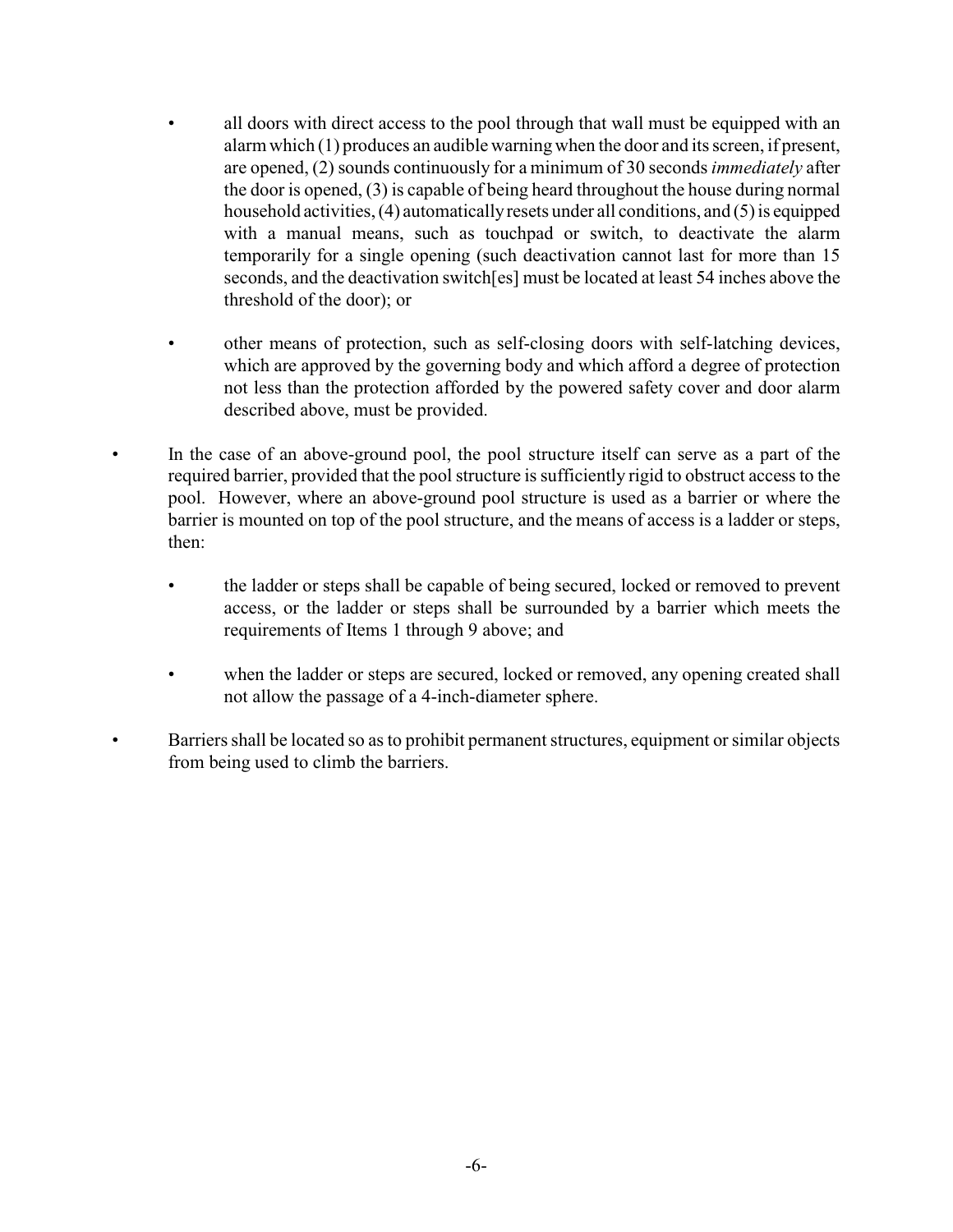## **Barrier Requirements: Indoor Residential Swimming Pools**

All walls surrounding an indoor residential swimming pool must comply with the above-stated requirements for building walls used as all or part of a barrier around an outdoor residential swimming pool.<sup>4</sup>

## **Barrier Requirements: Public Swimming Pools**

A public swimming pool must be completely enclosed by a fence at least 4 feet in height or a screen enclosure. Openings in the fence must not permit the passage of a 4-inch diameter sphere. The fence or screen enclosure must be equipped with self-closing and self-latching gates.<sup>5</sup>

See also section 302.7.2.1 of the *Property Maintenance Code of New York State*, which provides that an approved enclosure, at least 4 feet in height, must be provided around outdoor swimming pools, so that such pools are inaccessible to children. The enclosure may surround either the pool area or the property.

- NOTE: The *State Sanitary Code* (10 NYCRR Chapter 1) is a regulation promulgated by the New York State Department of Health. Subpart 6-1 of the *State Sanitary Code* applies to all swimming pools *except* (1) a swimming pool "owned and/or maintained by an individual for the use of his family and friends; (2) spa pools used under medical supervision or associated with hospitals; and (3) float tank or relaxation tank used for solitary body immersion in skin-temperature salt water." Therefore, Subpart 6-1 applies to most "public" swimming pools. If a swimming pool is subject to the provisions of Subpart 6-1 of the *State Sanitary Code*, then
	- the pool must be enclosed within a fence or other barrier, at least four feet high, which can only be entered by bathers through self-closing and positive self-latching doors or gates;
	- the knob or handle controlling the latch must be at least 40 inches above grade;
	- the gate or door must be locked, and access to pool prevented, when the pool is not supervised;
	- swimming pool fences constructed after the effective date of Subpart 6-1 (March 30, 1988) must meet the requirements of the Uniform Code; and
	- in the case of a swimming pool fence constructed prior to March 30, 1988, no opening shall exceed four inches.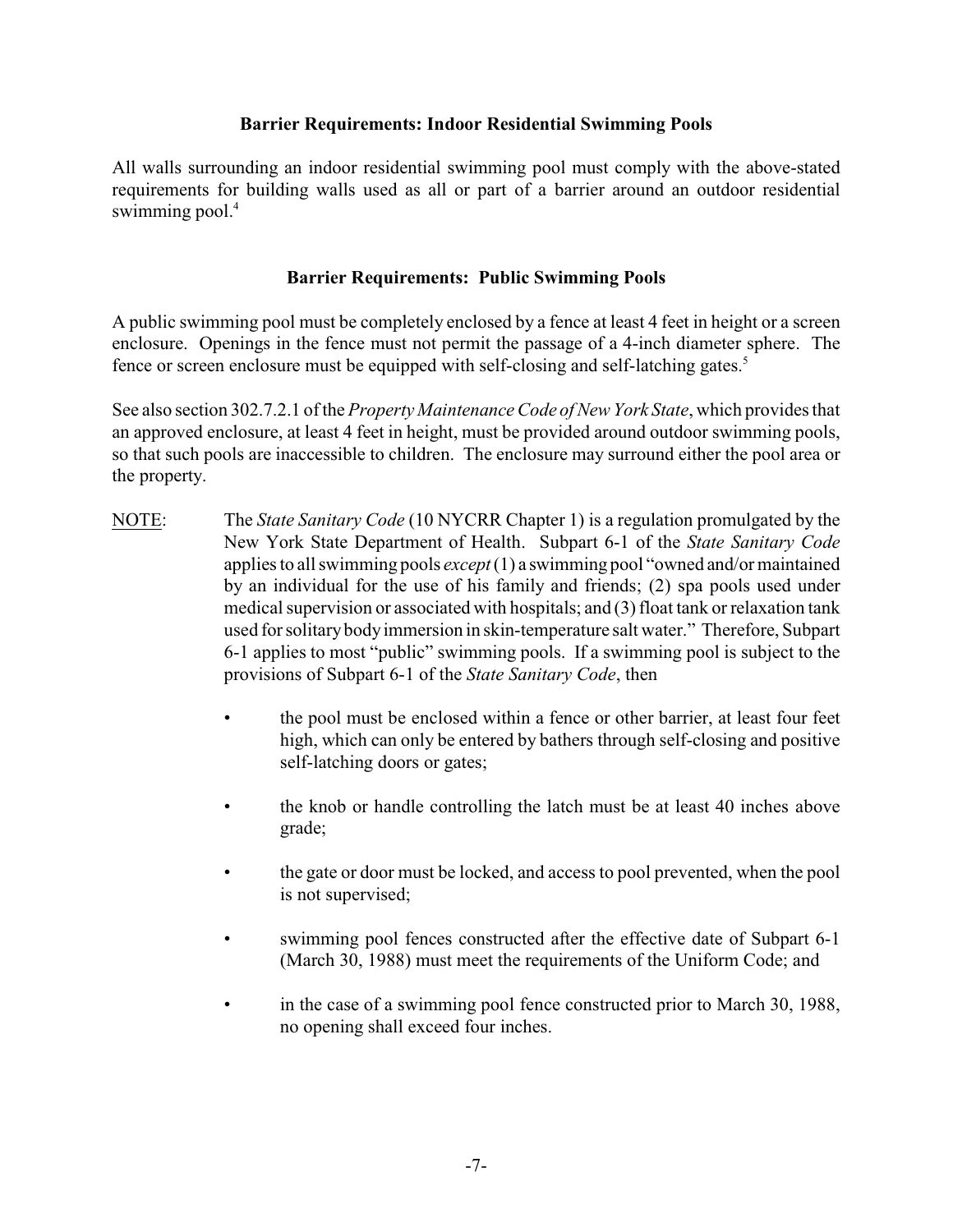## **Temporary Pool Enclosures** <sup>6</sup>

During the installation or construction of a swimming pool, the swimming pool must be enclosed by a temporary enclosure. The temporary enclosure may consist of a temporary fence, a permanent fence, the wall of a permanent structure, any other structure, or any combination of the foregoing. However:

- all portions of the temporary enclosure must be at least four (4) feet high, and
- all components of the temporary enclosure must be sufficient to prevent access to the swimming pool by any person not engaged in the installation or construction process and to provide for the safety of all such persons.

The temporary enclosure must remain in place throughout the period of installation or construction of the swimming pool, and thereafter until the installation or construction of a permanent enclosure has been completed.

The temporary enclosure must be replaced by a permanent enclosure. The permanent enclosure must comply with all applicable "Barrier Requirements" described at pages 2 to 7 of this publication, and with any additional requirements that may be imposed by any other New York State codes or regulations applicable to swimming pool enclosures or by any local law applicable to swimming pool enclosures and in effect in the location where the swimming pool has been installed or constructed.

The permanent enclosure must be completed within ninety days after the date of issuance of the building permit for the installation or construction of the swimming pool, or the date of commencement of the installation or construction of the swimming pool, whichever is later. (If the swimming pool is installed or constructed without the issuance of a building permit, the permanent enclosure must be completed within ninety days after the date of commencement of the installation or construction of the swimming pool - note, however, that this provision does not permit the installation or construction of a pool without a building permit where such a permit is required by applicable law.) The local code enforcement official has authority to extend the 90 day period for completion of the permanent enclosure for good cause, such as a delay in construction caused by bad weather.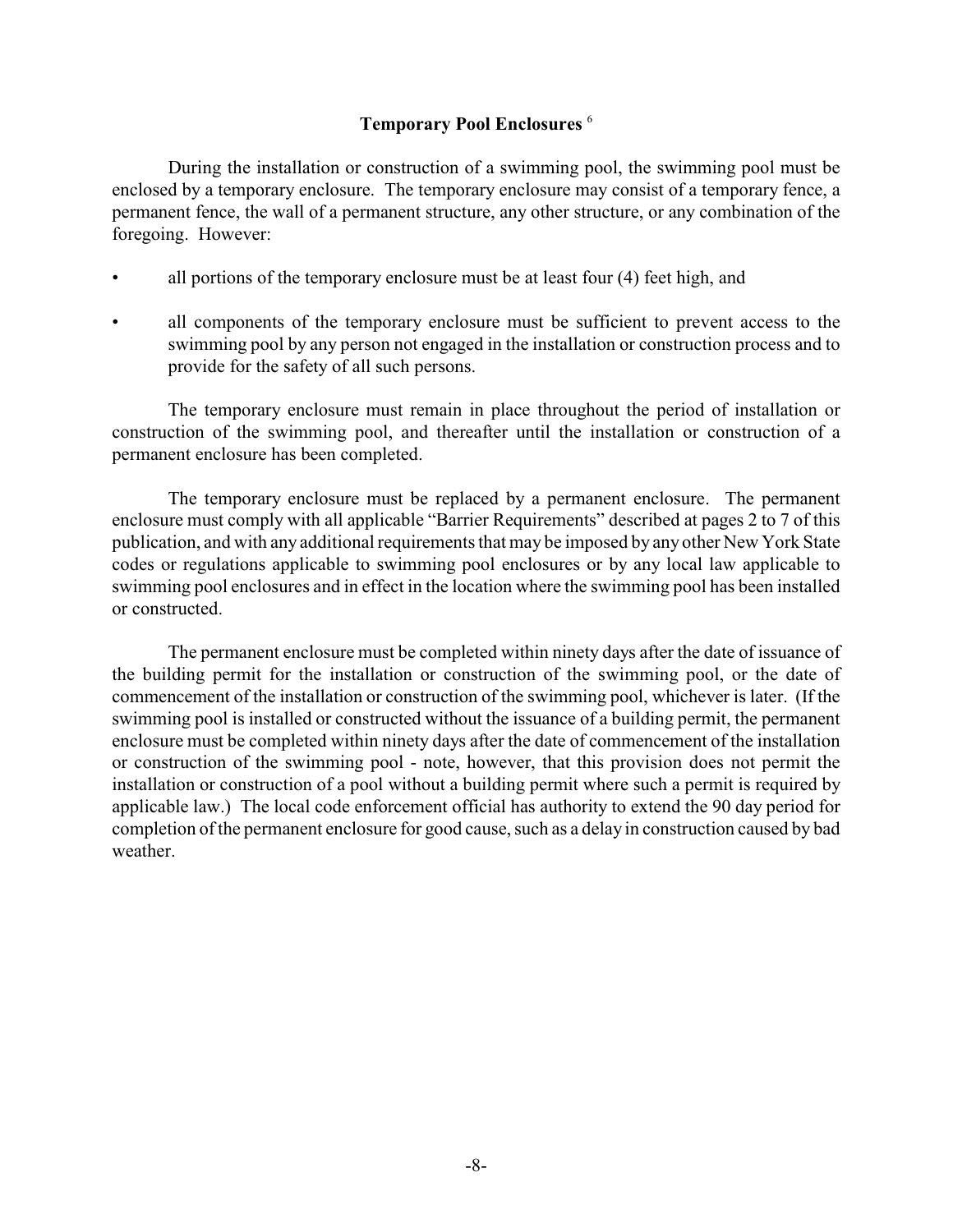# **Pool Alarm Requirements** <sup>7</sup>

Every swimming pool that is installed, constructed or substantially modified after December 14, 2006 must be equipped with an approved pool alarm which:

- is capable of detecting a child entering the water and giving an audible alarm when it detects a child entering the water;
- is audible poolside and at another location on the premises where the swimming pool is located;
- is installed, used and maintained in accordance with the manufacturer's instructions;
- is classified to reference standard ASTM F2208, entitled *Standard Specification for Pool Alarms* (either the version adopted in 2002 and editorially corrected in June 2005, or the version adopted in 2007); and
- is not an alarm device which is located on person(s) or which is dependent on device(s) located on person(s) for its proper operation.

A pool alarm must be capable of detecting entry into the water at any point on the surface of the swimming pool. If necessary to provide detection capability at every point on the surface of the swimming pool, more than one pool alarm must be installed.

Pool alarms are not required in:

- a hot tub or spa equipped with a safety cover classified to reference standard ASTM F1346 (2003), entitled *Standard Performance Specification for Safety Covers and Labeling Requirements for All Covers for Swimming Pools, Spas and Hot Tubs*, or
- any swimming pool (other than a hot tub or spa) equipped with an automatic power safety cover classified by to reference standard ASTM F1346 (2003).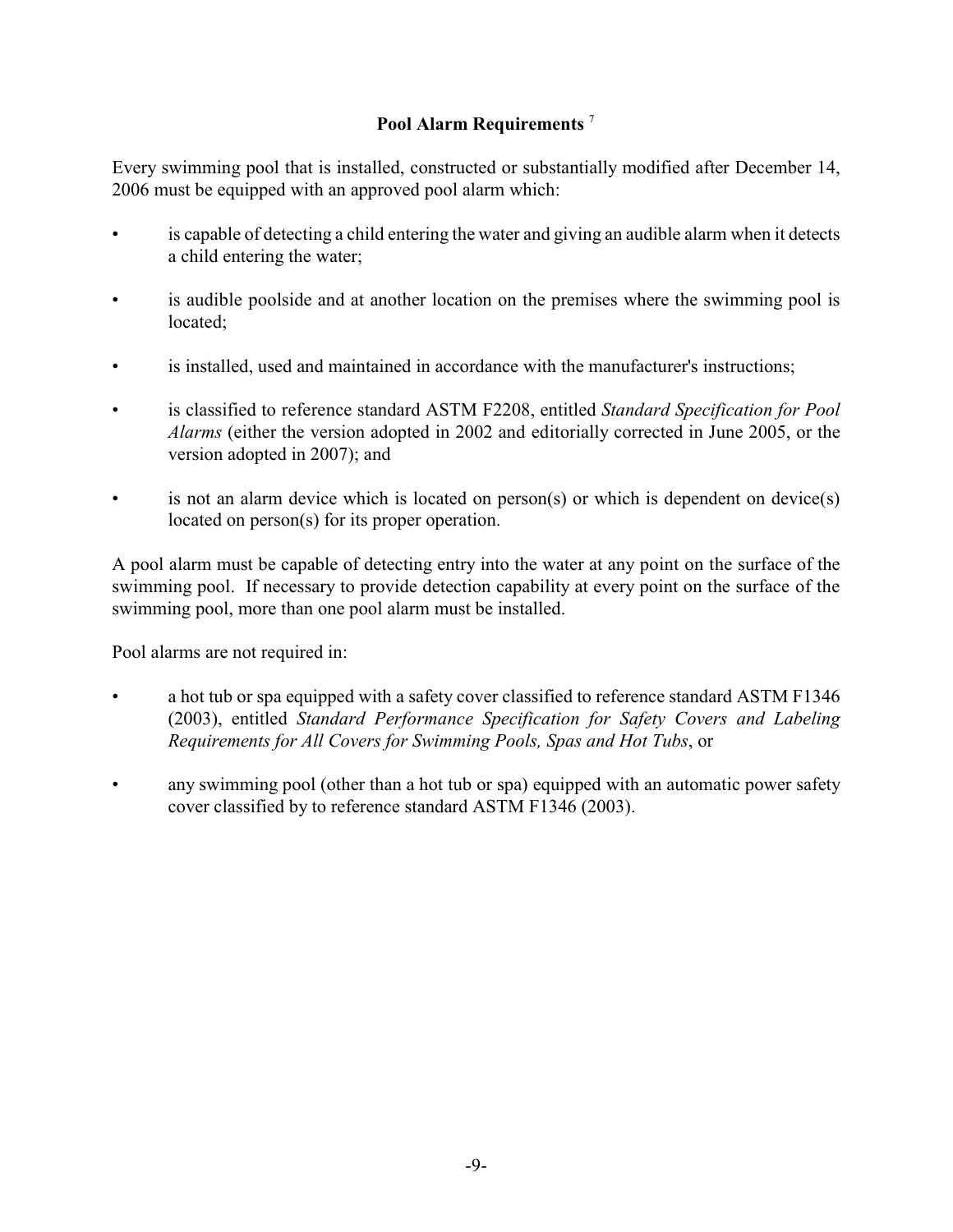# **Entrapment Protection Requirements** <sup>8</sup>

- Suction outlets must be designed to produce circulation throughout the pool or spa.
- Single outlet systems, such as automatic vacuum cleaner systems, or other such multiple suction outlets whether isolated by valves or otherwise must be protected against user entrapment.
- All pool and spa suction outlets (except surface skimmers) must be provided with:
	- a cover that conforms with reference standard ASME/ANSI A112.19.8M, entitled *Suction Fittings for Use in Swimming Pools, Wading Pools, Spas, Hot Tubs, and Whirlpool Bathtub Appliances*, or
	- a drain gate that is  $12" \times 12"$  or larger, or
	- a channel drain system approved by the local code enforcement official.
- All pool and spa single or multiple outlet circulation systems must be equipped with atmospheric vacuum relief should grate covers located therein become missing or broken. Such vacuum relief systems shall include at least one the following:
	- safety vacuum release system conforming to reference standard ASME A112.19.17, entitled *Manufacturers Safety Vacuum Release Systems (SVRS) for Residential and Commercial Swimming Pool, Spa, Hot Tub and Wading Pool*, or
	- a gravity drainage system approved by the local code enforcement official.
	- Single or multiple pump circulation systems must be provided with a minimum of two (2) suction outlets of the approved type.
		- The suction outlets must be separated by a minimum horizontal or vertical distance of three (3) feet.
		- These suction outlets must be piped so that water is drawn through them simultaneously through a vacuum relief-protected line to the pump or pumps.
	- If the pool or spa is equipped with vacuum or pressure cleaner fitting(s), each fitting must be located:
		- in an accessible position which is at least  $(6)$  inches and not greater than twelve  $(12)$ inches below the minimum operational water level, or
		- as an attachment to the skimmer(s).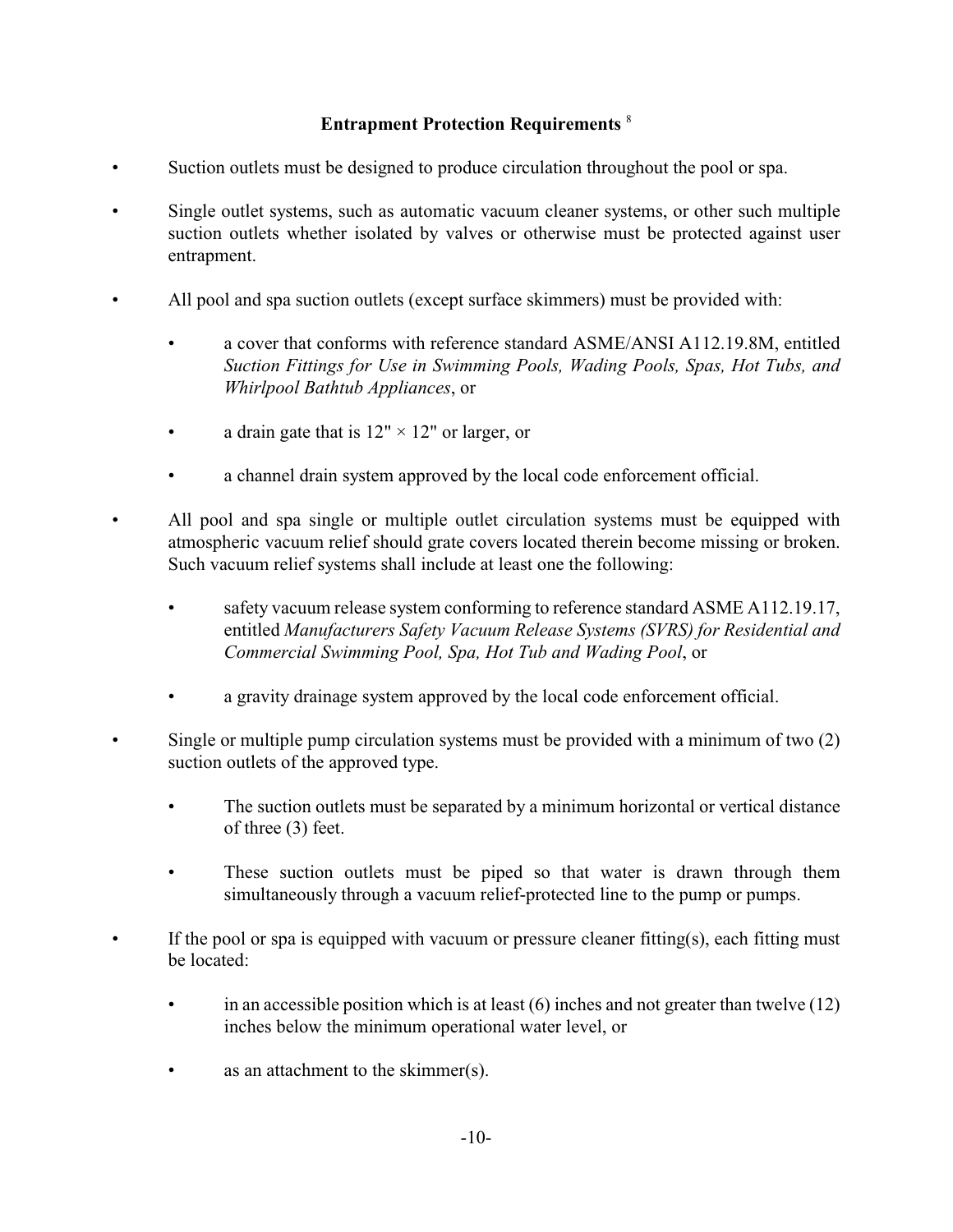## **Design and Construction Requirements**

In-ground pools must be designed and constructed in conformance with reference standard ANSI/NSPI-5, entitled *Standard for Residential In-ground Swimming Pools*. 9

Above-ground and on-ground pools must be designed and constructed in conformance with reference standard ANSI/NSPI-4, entitled *Standard for Above-ground/On-ground Residential Swimming Pools*. 10

NOTE: A"public" swimming pool that is subject to Subpart 6-1 of the *State Sanitary Code* must comply with the design standards and construction provisions of Subpart 6-1.

### **Maintenance Requirements**

The *Property Maintenance Code of New York State* provides that swimming pools must be maintained in a clean and sanitary condition, and in good repair.<sup>11</sup>

NOTE: A "public" swimming pool that is subject to Subpart 6-1 of the *State Sanitary Code* must comply with the operation, supervision and maintenance provisions of Subpart 6-1.

### **Other Requirements**

Several other technical requirements are covered by the Uniform Code:

- Safety glazing material is required in the walls and fences enclosing indoor and outdoor swimming pools where certain conditions are met. See *Building Code of New York State* §2406.2.9.
- Support provisions for membrane structures: see *Building Code of New York State* §3102.8.3.
- Recirculation of supply air to a swimming pool and associated deck areas: see *Mechanical Code of New York State* § 403.2.1.2.
- Regulation of solar heating systems: see *Mechanical Code of New York State* § 1401.
- Swimming pools shall be protected against backflow in accordance with *Plumbing Code of New York State* § 608. See *Plumbing Code of New York State* § 423.1.
- Where waste water from swimming pools, backflow from filters and water from pool deck drains discharge to the building drainage system, the discharge must be through an indirect waste pipe via an air gap. See *Plumbing Code of New York State* § 802.1.4.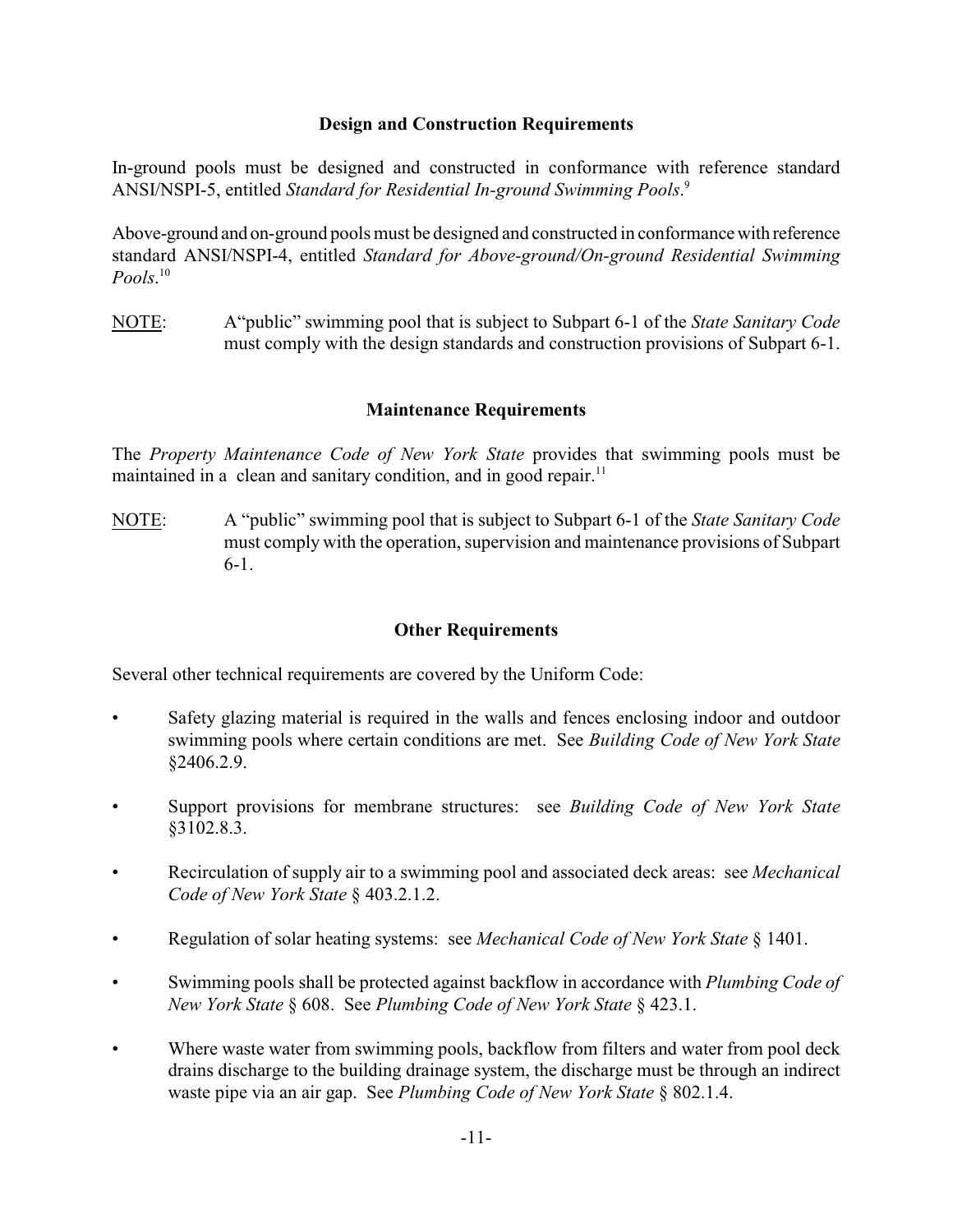- Suction fittings for use in swimming pools shall comply with reference standard ASME/ANSI A112.19.8M, entitled *Suction Fittings for Use in Swimming Pools, Wading Pools, Spas, Hot Tubs, and Whirlpool Bathtub Appliances*. See *Residential Code of New York State* § 2701.1.
- The construction and installation of electric wiring and equipment associated with swimming pools, wading pools, hot tubs and spas, and hydromassage bathtubs, whether permanently installed or storable, and metallic auxiliary equipment, such as pumps, filters and similar equipment, are subject to the provisions of Chapter 41 of the *Residential Code of New York State*. For example:
	- Wiring methods must comply with *Residential Code of New York State* § 4102.
	- Equipment location and clearances must comply with *Residential Code of New York State* § 4103.
	- *Residential Code of New York State* § 4104 contains requirements relating to bonding of metallic parts, and permitted methods of bonding.
	- *Residential Code of New York State* § 4105 contains requirements relating to grounding of equipment.
	- *Residential Code of New York State* § 4106 contains requirements relating to installation of equipment.
	- *Residential Code of New York State* § 4107 contains special provisions relating to storable swimming pools.
	- *Residential Code of New York State* § 4108 contains special provisions relating to spas and hot tubs.
	- *Residential Code of New York State* § 4109 contains special provisions relating to hydromassage bathtubs.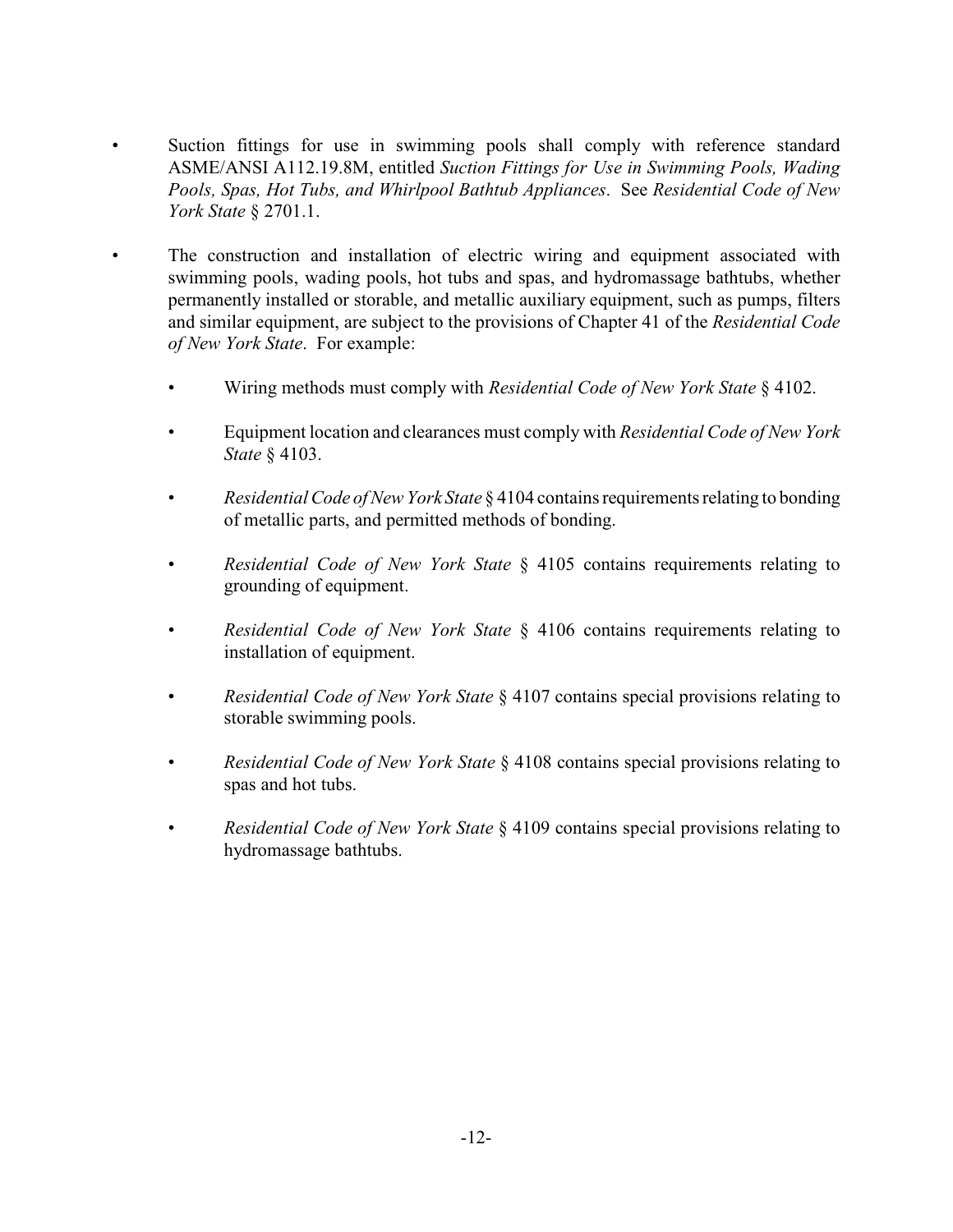## **State Energy Conservation Construction Code Requirements**

The State EnergyConservation Construction Code (the "EnergyCode") is promulgated by the Code Council pursuant to Article 11 of the Energy Law. The Energy Code is included provisions in Part 1240 of Title 19 of the NYCRR and in the publication mentioned in that Part. That publication is the *Energy Conservation Construction Code of New York State*.

Pool heaters must have an ON-OFF switch mounted for easy access to allow the heater to be shut off without adjusting the thermostat setting and to allow restarting of the heater without relighting the pilot light. $^{12}$ 

All heated swimming pools must be equipped with a pool cover. However, outdoor pools deriving more than 20 percent of the energy for heating from renewable sources are exempt from this requirement.<sup>13</sup>

Heated pools must have time clocks so that the pump may be set to run during the off-peak electric demand period. This also allows the pump to run for the minimum time necessary to keep the water in a clear and sanitary condition in accordance with applicable health standards.<sup>14</sup>